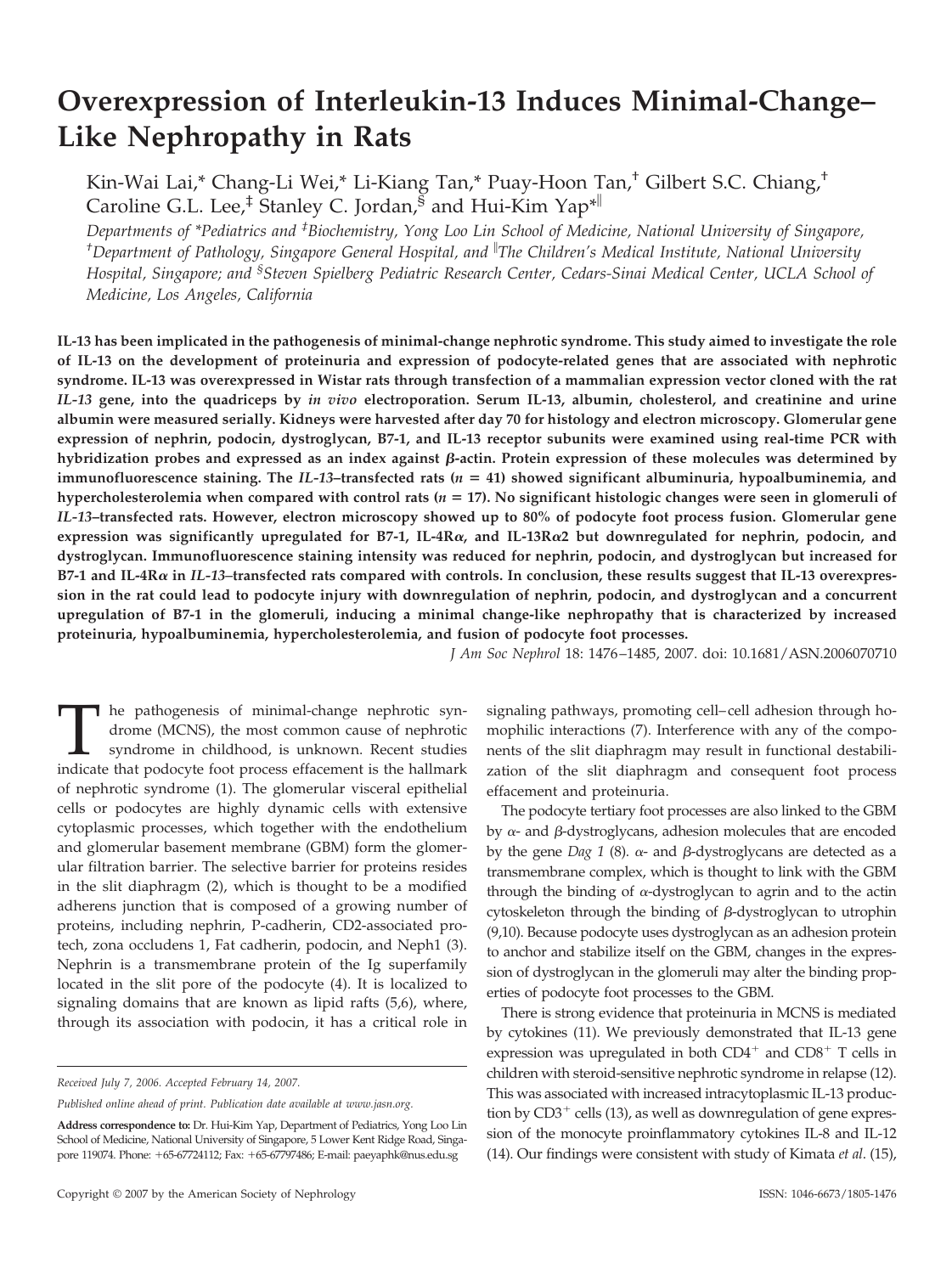in which IL-13 was shown to be important for the spontaneous production of IgE and IgG4 by peripheral blood mononuclear cells (PBMC) from nephrotic patients, in contrast to patients with asthma, in whom IL-4 was shown to be the primary cytokine involved. In addition, we were able to demonstrate that genetic polymorphisms in the 3' untranslated region of the *IL-13* gene correlated with long-term outcome of MCNS in Singapore Chinese children, rather than disease susceptibility (16). Moreover, PBMC *IL-13* mRNA expression in patients with the haplotype AAT, associated with continuing relapses 5 yr from onset, was significantly higher than those with the haplotype GCC, associated with long-term remission. Unfortunately, the exact role of IL-13 in the pathogenesis of MCNS is not clear.

Recently, receptors for IL-13 have been demonstrated in podocytes, with the detection of mRNA expression of IL-4R $\alpha$ , IL-13R $\alpha$ 1, and IL-13R $\alpha$ 2 in podocyte culture and isolated glomeruli of humans and rats (17). Moreover, stimulation of cultured monolayers of podocytes with IL-13 resulted in a decrease in transepithelial electrical resistance, suggesting possible direct effects of this cytokine on podocytes. *In vitro* culture of podocytes with IL-13 or IL-4 also resulted in phosphorylation of the signaling molecule STAT6.

Because nephrin, podocin, and dystroglycan are important protein molecules in maintaining the integrity of the slit diaphragm and attachment of podocyte foot processes to the GBM, we hypothesized that IL-13 may play an important role in the development of proteinuria in MCNS by exerting a direct effect on podocytes, acting through the IL-13 receptors on the podocyte cell surface, initiating certain signaling pathways that eventually lead to changes in the expression of these podocyterelated proteins. Recently, a novel role was demonstrated for B7-1, a T cell co-stimulatory molecule (18 –20) in podocytes, as an inducible modifier of glomerular permselectivity (21,22). Therefore, the aims of this study were first to develop an IL-13 overexpression rat model and subsequently to investigate the role of IL-13 on the development of proteinuria and expression of genes that code for podocyte-related proteins, as well as glomerular B7-1 expression.

## **Materials and Methods**

#### *Cloning of the Rat IL-13 Gene*

The complete coding sequence of the rat *IL-13* gene was cloned into a mammalian expression vector pCI (Promega, Madison, WI), which contains a cytomegalovirus immediate-early enhancer/promoter region, using the primers as shown: 5'-ctcgagatggcactctgggtgactgc-3'(forward) and 5'-gcggccgctcagtggccatagcggaaaagt-3'(reverse). The cloned pCI mammalian expression vector was transformed into chemically competent TOP10 *Escherichia coli* (Invitrogen, Carlsbad, CA) by heat shock at 42°C for 30 s. Large-scale production of cloned plasmid was carried out by overnight incubation in Luria-Bertani medium that contained 50  $\mu$ g/ml ampicillin. Plasmid was subsequently extracted from the bacterial pellet using the NucleoBond endotoxin-free plasmid DNA extraction kit (Macherey-Nagel, Düren, Germany).

#### In Vivo *Electroporation*

All animal studies were approved by the Institutional Animal Care and Use Committee of the National University of Singapore. Six-weekold female Wistar rats that weighed approximately 150 to 180 g were used. *In vivo* electroporation of 200  $\mu$ g of purified plasmid DNA was carried out every 10 d into the rat quadriceps. The test rats  $(n = 41)$ received pCI mammalian expression vector cloned with the rat *IL-13* gene, whereas the control rats ( $n = 17$ ) received the expression vector only. Briefly, a 10-mm 2-Needle Array tip, (BTX; Genetronics, San Diego, CA) connected to a 2-Needle Array electrode, was inserted into the muscle that flanked the area of injection. An electric current, generated by Electro Square Porator ECM830 (BTX; Genetronics), was transmitted through the muscles in six pulses of 20 ms each at 160 V.

#### *Induction of Nephrotic Proteinuria in Rats*

For both the *IL-13*–transfected and control rats, body weight, serum albumin, cholesterol, creatinine, and IL-13 and urine albumin were measured serially. Urine was collected during a 24-h period for all of the rats using metabolic cages every 2 wk. Heparinized blood samples were obtained on days 0, 30, and 60 and at killing. The concentrations of urine albumin and serum/urine IgG were measured in triplicate using a direct sandwich ELISA. The antibodies used were rabbit antirat albumin antibody (ICN, Aurora, OH), horseradish peroxidase– conjugated sheep anti-rat albumin mAb (ICN), goat anti-rat IgG (Bethyl Laboratories, Montgomery, TX), and horseradish peroxidase–conjugated goat anti-rat IgG (Bethyl Laboratories). Serum albumin was determined using reagent kits based on the bromocresol purple method, and serum cholesterol was measured by an enzymatic end-point method with quinoneimine being the indicative end product (Randox Laboratories, Crumlin, UK). Plasma creatinine was determined by the alkaline picrate method. Proteinuria selectivity index was calculated according to the following formula:  $SI = [urine IgG/serum IgG]/[urine$ albumin/serum albumin].

Serum cytokine levels were determined by ELISA. The following kits were used: Rat IL-13 ELISA kit (BioSource Int., Nivelles, Belgium) and rat IFN- $\gamma$  kit (eBioscience, San Diego, CA). For IL-2 and IL-4, the following antibodies (R&D Systems, Minneapolis, MN) were used: Goat anti-rat IL-2 antibody, biotinylated goat anti-rat IL-2 antibody, mouse anti-rat IL-4 mAb, and biotinylated goat anti-rat IL-4 antibody. Kidney tissue was harvested and processed for light microscopy, immunofluorescence, and electron microscopy (EM) using standard protocols.

#### *Reverse Transcription and Quantitative Real-Time PCR*

Glomeruli were isolated by graded sieving technique from one of the kidneys, and total RNA was extracted by TRIzol reagent (Invitrogen). cDNA was synthesized from 1  $\mu$ g of total RNA using Moloney murine leukemia virus–reverse transcriptase (Promega). Glomerular gene expression of the IL-13 receptor subunits IL-4R $\alpha$ , IL-13R $\alpha$ 1, and IL-13R $\alpha$ 2; the podocyte-associated proteins Wilms' tumor-1 (WT-1), nephrin, podocin, and dystroglycan; and B7-1 were determined by quantitative real-time PCR using LightCycler FastStart DNA Master<sup>Plus</sup> HybProbe reaction kit (Roche, Penzberg, Germany). Briefly, the PCR was performed in a final volume of 10  $\mu$ l of reaction mixture that contained 0.5  $\mu$ M of each of the primers (Proligo, Singapore), 0.2  $\mu$ M of each of the hybridization probes (Proligo), 2  $\mu$ l of master mix, 5  $\mu$ l of PCR grade water, and  $2 \mu l$  of cDNA. The nucleotide sequences of primers and probes are summarized in Table 1. The thermal cycling conditions consisted of one cycle of 15 min at 95°C, 45 cycles of 10 s at 95°C, 10 s at 54°C, and 15 s at 72°C, followed by melting curve analysis and cooling to 40°C. Standard curves were created for each PCR run using serial dilutions of plasmid standards that were cloned with the PCR products generated by their respective primers. Results were expressed as an index of the housekeeping gene  $\beta$ -actin.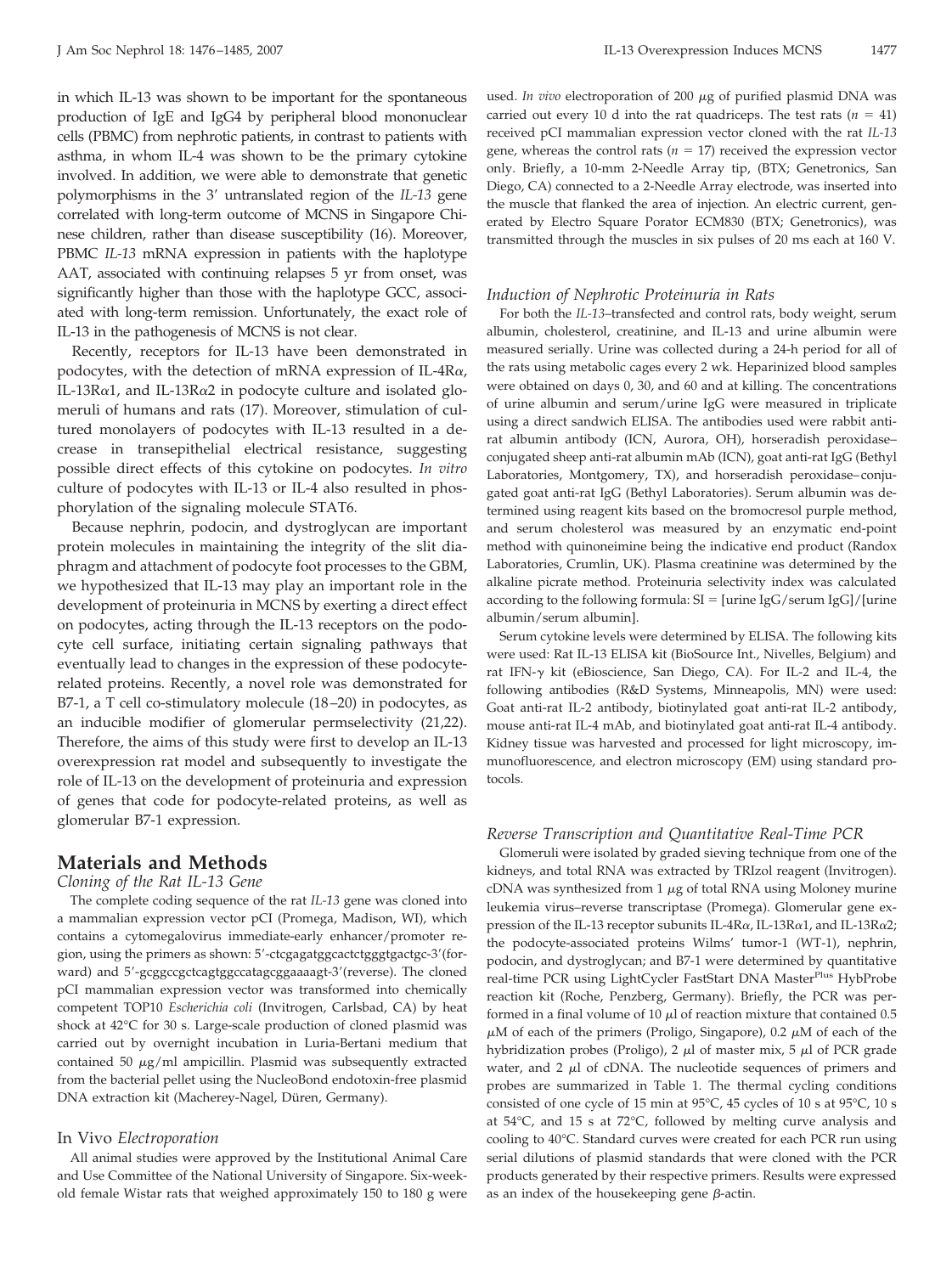| Gene (Accession No.) | Primers, Probes | Nucleotide Sequence 5' to 3'                 | bp  |
|----------------------|-----------------|----------------------------------------------|-----|
| Nephrin              | Forward         | GGCGTAGCTTAGGGAC                             | 231 |
| (AF161715)           | Reverse         | <b>CCTAGCCGCCAATCAC</b>                      |     |
|                      | Probe 1         | TATAGAGACAGAAAAGGGTAAGCTCAGAC-F <sup>a</sup> |     |
|                      | Probe 2         | LC Red 640-AAATGTTGACACTGGATGTGGTT-Pb        |     |
| Podocin              | Forward         | <b>CTAAGCAGTCTAGCTCATG</b>                   | 271 |
| $(NM_130828)$        | Reverse         | CAATCACCCGCACTTT                             |     |
|                      | Probe 1         | CTCCTGGAAAGGAAGAGCATTG-F                     |     |
|                      | Probe 2         | LC Red 640-CAAGATGTAAAGGTTGCCTTGGAC-P        |     |
| Dag 1                | Forward         | ATGAAAACGGGAAGCC                             | 213 |
| $(XM_343483)$        | Reverse         | CTGTGTGCAAGTAAACGTC                          |     |
|                      | Probe 1         | TGTCGGCACCTCCAATTTATCC-F                     |     |
|                      | Probe 2         | LC Red 640-GTGGCACCACCCTCTCC-P               |     |
| $B7-1$               | Forward         | <b>CCACTCCTCGGGTTTC</b>                      | 184 |
| $(NM_012926)$        | Reverse         | TTTGCCAGTAGATTCGGT                           |     |
|                      | Probe 1         | AGGTATTGTCGGCCAAGTGT-F                       |     |
|                      | Probe 2         | LC Red 640-AAGTCGGTGAGAGAAAAGGCAT-P          |     |
| $WT-1$               | Forward         | CAGACGAATTAGTCCGC                            | 184 |
| $(NM_031534)$        | Reverse         | <b>ATCCACCATCATGTCCT</b>                     |     |
|                      | Probe 1         | GTCCGACCCGGAGACAGTCC-F                       |     |
|                      | Probe 2         | LC Red 640-CGTCCCAGGCAAGAAAGTGTGT-P          |     |
| $IL-4R\alpha$        | Forward         | TCCACCCAATAGACCGT                            | 265 |
| $(NM_133380)$        | Reverse         | <b>GCAATCAAGTTTGCGTTC</b>                    |     |
|                      | Probe 1         | TTGAGTTAAGGGAGGGTAGATACTGC-F                 |     |
|                      | Probe 2         | LC Red 640-CAAGGAGGCTATTCATTGAACAGC-P        |     |
| IL-13 $R\alpha$ 1    | Forward         | TTGGCACAACCTGAGCT                            | 330 |
| (AY044251)           | Reverse         | TGCACGAATAAGGCACC                            |     |
|                      | Probe 1         | TTCCTGGCTCCCTGGAAAGAA-F                      |     |
|                      | Probe 2         | LC Red 640-CAAGCCCGGACACCAACT-P              |     |
| IL-13 $R\alpha$ 2    | Forward         | GGAATGCTGGGAAGGT                             | 190 |
| $(NM_133538)$        | Reverse         | AGTTTAGCAGAGCGTCT                            |     |
|                      | Probe 1         | AGGAAGACCCTGAACCCAC-F                        |     |
|                      | Probe 2         | LC Red 640-TGAGCCTCCATGTGGATTTGAACA-P        |     |
| $\beta$ -actin       | Forward         | <b>GCCCTAGACTTCGAGC</b>                      | 217 |
| $(NM_031144)$        | Reverse         | CTTTACGGATGTCAACGT                           |     |
|                      | Probe 1         | AGCTATGAGCTGCCTGACG-F                        |     |
|                      | Probe 2         | LC Red 705- CAGGTCATCACTATCGGCAATGAG-P       |     |

*Table 1.* Nucleotide sequence of primers and probes used in real-time PCR

<sup>a</sup> Fluorescein conjugate at the  $3'$  end. Phosphate group at the 3' end.

*Protein Expression Studies*

Glomerular protein expression was determined by immunofluorescence technique. Frozen kidney sections were incubated with optimally diluted primary antibodies directed against nephrin (Research Diagnostics, Flanders, NJ), podocin (Alpha Diagnostic Int., San Antonio, TX),  $\alpha$ -dystroglycan (Upstate, Lake Placid, NY), B7-1 (eBioscience), WT-1 (Assay Designs, Ann Arbor, MI), synaptopodin (Research Diagnostics), and IL-4R $\alpha$  (Santa Cruz Biotechnology, Santa Cruz, CA) followed by FITC-conjugated secondary antibodies.

Formalin-fixed, paraffin-embedded tissue was used for immunohistochemical detection of IL-4R $\alpha$  in the glomeruli. After incubation with normal goat serum and suppression of endogenous biotin activity, sections were sequentially incubated with rabbit anti-rat IL- $4R\alpha$  (Santa Cruz Biotechnology), biotinylated goat anti-rabbit IgG (DakoCytomation, Glostrup, Denmark), and StreptABComplex/AP (DakoCytomation). 5-Bromo-4 chloro-3-indoyl-phosphate/nitroblue tetrazolium (DakoCytomation) was used as substrate for alkaline phosphatase activity.

## **Results**

## *Serum Cytokine Levels*

The *IL-13*–transfected rats showed elevated serum IL-13 levels (mean  $\pm$  SEM) of 513.0  $\pm$  103.2, 268.0  $\pm$  76.5, and 321.1  $\pm$  76.0 pg/ml compared with almost undetectable levels of  $5.6 \pm 1.3$ ,  $5.6 \pm 1.3$ , and  $7.3 \pm 1.9$  pg/ml in the control rats at days 30, 60, and 70, respectively  $(P < 0.001$ ; Figure 1). No significant difference was detected in the serum levels of IL-2 (54.2  $\pm$  12.3 *versus* 110.1  $\pm$  24.1 pg/ml) and IL-4  $(33.3 \pm 6.1$  *versus* 20.3  $\pm$  3.2 pg/ml) between the control and *IL-13*–



*Figure 1.* Serum levels of IL-13 in the control rats ( $n = 17$ ) and the *IL-13*–transfected rats ( $n = 41$ ) at days 30, 60, and 70. Data are means  $\pm$  SEM.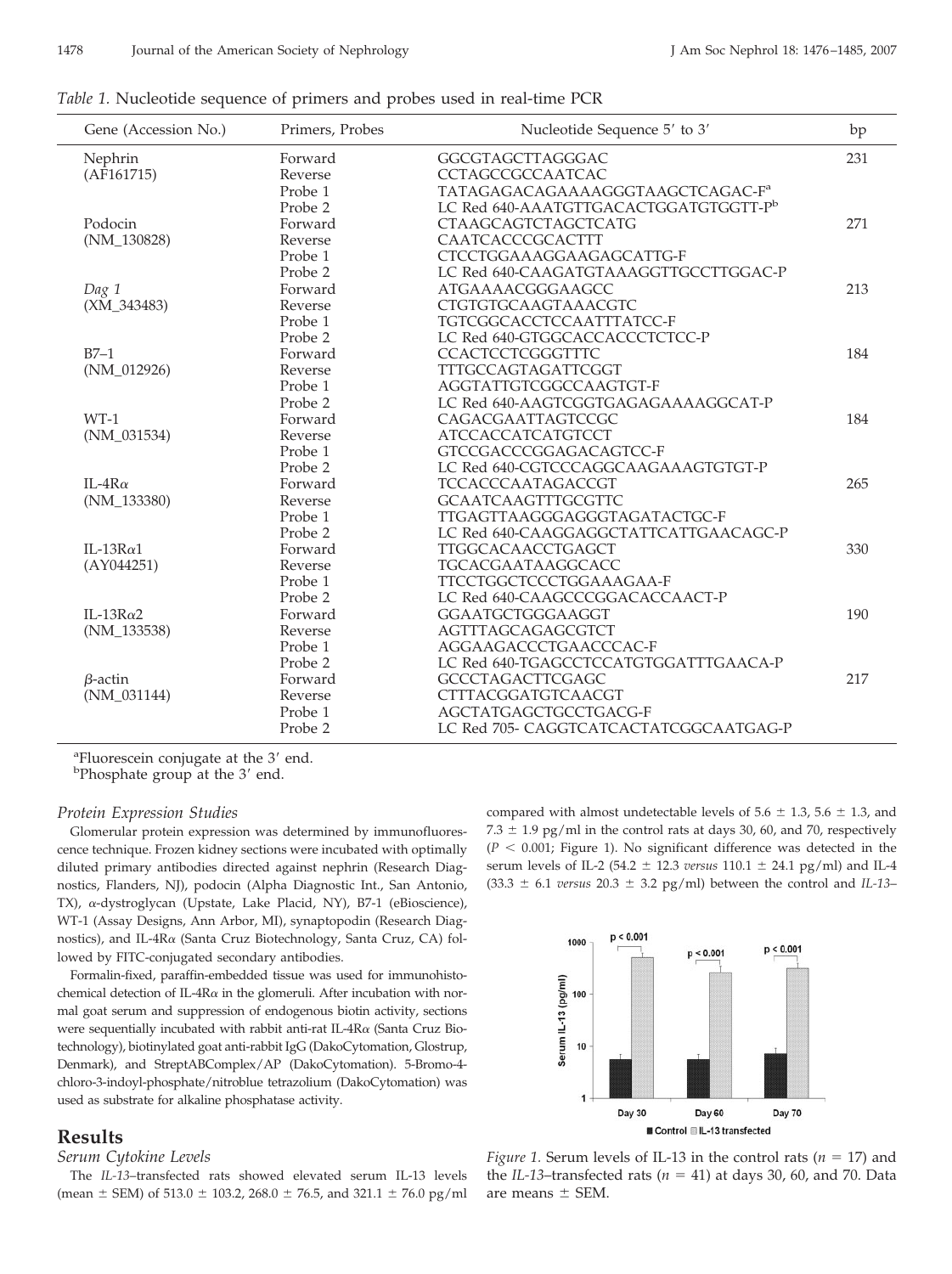

*Figure 2.* Mean body weight of control rats ( $n = 17$ ) and *IL-13*– transfected rats  $(n = 41)$  measured at 10-d intervals. Data are means  $\pm$  SEM.

transfected rats, respectively. IFN- $\gamma$  was undetectable in sera of both the control and *IL-13*–transfected rats.

#### *Induction of Nephrotic Syndrome in Rats by IL-13*

There was a significant increase in body weight of the *IL-13*–transfected rats during the course of the experiment (Figure 2), where the mean body weight ( $\pm$ SEM) at death was 314  $\pm$  6 g compared with 288  $\pm$  8 g for controls ( $P = 0.02$ ). Urinary albumin excretion in the *IL-13*–transfected rats increased progressively from day 14 onward, reaching a peak of 3.45  $\pm$  0.89 mg/24 h at day 70 before killing compared with  $0.36 \pm 0.04$  mg/24 h in controls ( $P < 0.001$ ; Figure 3). For rats with heavy proteinuria defined as  $\geq 4$  mg/24 h, the proteinuria selectivity index was  $0.26 \pm 0.05$  (median 0.19). As shown in Table 2, of the 41 *IL-13*–transfected rats with proteinuria, 34 had serum albumin levels  $>$ 30 g/L (mean 40.7  $\pm$  1.3 g/L) (group 1), whereas seven had nephrotic syndrome with serum albumin  $\leq 30$  g/L (mean 25.5  $\pm$  2.2 g/L; group 2). Gross ascites was noted in three of the seven rats in group 2. In addition, the *IL-13*–transfected rats had significantly higher mean serum cholesterol levels (3.39  $\pm$  0.34 mmol/L) than control rats  $(1.72 \pm 0.05 \text{ mmol/L}; P < 0.001)$ . It is interesting that in the *IL-13*– transfected rats, serum IL-13 correlated significantly only with serum cholesterol levels ( $r = 0.51$ ,  $P = 0.001$ ) but not with serum or urine albumin levels. No significant difference was detected in the serum levels of creatinine and IgE.

Histologic examination of the kidneys in *IL-13*–transfected rats showed no significant glomerular changes on light microscopy (Figure 4A), similar to controls. In particular, there was no evidence of mesangial proliferation or sclerosis. Immunofluorescence study revealed small amounts of IgM in the mesangium of the glomeruli only from *IL-13*–transfected rats in group 2. However, EM showed up to 80% of podocyte foot process fusion in rats that overexpressed IL-13, especially in group 2 nephrotic rats (Figure 4B), whereas no podocyte foot process effacement was seen in the controls (Figure 4C).

#### *Glomerular Expression of IL-13 Receptor Subunits, Podocyte-Associated Protein, and B7-1*

Glomerular gene expression of the IL-13 receptor subunits IL-4R $\alpha$  $(0.010 \pm 0.0007$  *versus*  $0.007 \pm 0.0009$ ;  $P < 0.005$ ) and IL-13R $\alpha$ 2 (0.076  $\pm$ 0.036 *versus*  $0.015 \pm 0.008$ ;  $P < 0.005$ ) were significantly increased in the *IL-13*–transfected group compared with controls (Figure 5). However, there was no difference in glomerular gene expression of the IL-13R $\alpha$ 1 subunit between the two groups (0.0055  $\pm$  0.0005 *versus* 0.0073  $\pm$ 0.0009). Conversely, the glomerular gene expression of the podocyteassociated proteins podocin, nephrin, and dystroglycan was significantly decreased in the *IL-13*–transfected rats that were nephrotic



*Figure 3.* Mean 24-h urine albumin excretion (mg/24 h) of control rats ( $n = 17$ ) and *IL-13*–transfected rats ( $n = 41$ ) measured at 14-d intervals. Data are means  $\pm$  SEM.

(group 2) as compared with proteinuric rats (group 1) and controls. No significant change was detected in the glomerular gene expression of WT-1 between the control rats and the *IL-13*–transfected rats (Table 2, Figure 6). It is interesting that there was a concurrent upregulation of glomerular gene expression for B7-1 in the *IL-13*–transfected rats, especially the nephrotic rats in group 2, compared with the control group (Table 2, Figure 7, A and B). The glomerular B7-1 expression also correlated significantly with serum IL-13 levels in the *IL-13*–transfected rats ( $r = 0.57$ ,  $P < 0.01$ ; Figure 8).

Immunofluorescence examination showed that nephrin, podocin, and dystroglycan all stained strongly as a continuous granular pattern along the GBM in the control rats. This was in contrast to the nephrotic rats, in which the fluorescence signal was much weaker and in a discontinuous, and sometimes segmental, granular pattern along the GBM (Figure 9). Conversely, staining for both WT-1 and synaptopodin was similar in control and nephrotic rats.

Whereas no fluorescence signal was seen in the glomeruli of control rats for IL-4R $\alpha$ , some small, scattered fluorescence signal of moderate intensity for IL-4R $\alpha$  was seen in most of the glomeruli of nephrotic rats (Figure 10, A and B). Immunohistochemical staining showed that expression of IL-4R $\alpha$  was localized to podocytes (Figure 10, C and D). The glomeruli of nephrotic rats showed strong staining for B7-1 in a patchy pattern (Figure 7, C and D), whereas no fluorescence signal was detected in the control rats.

## **Discussion**

Current evidence suggests that MCNS may be a primary T cell disorder that results in glomerular podocyte dysfunction. Immunologic triggering factors, such as viral infections or allergy, are associated with alterations in the permselectivity barrier of the glomerular capillary wall, resulting in proteinuria and the nephrotic syndrome. In a review, Mathieson (23) alluded to a Th2 cytokine bias in patients with MCNS. This was further supported by the findings that were obtained by screening a cDNA library from T cell– enriched PBMC of patients with nephrotic relapse, in whom overexpression of truncated c-maf– inducing protein induced c-maf, transactivated the IL-4 gene, and downregulated IFN- $\gamma$  expression, characteristic of Th2 commitment (24). Our earlier work showed a possible correlation between upregulation of T cell IL-13 in children with MCNS in relapse (12). Moreover, there is a widely recognized association between MCNS and Hodgkin's disease, and IL-13 is known to be an autocrine growth factor for the Reed-Sternberg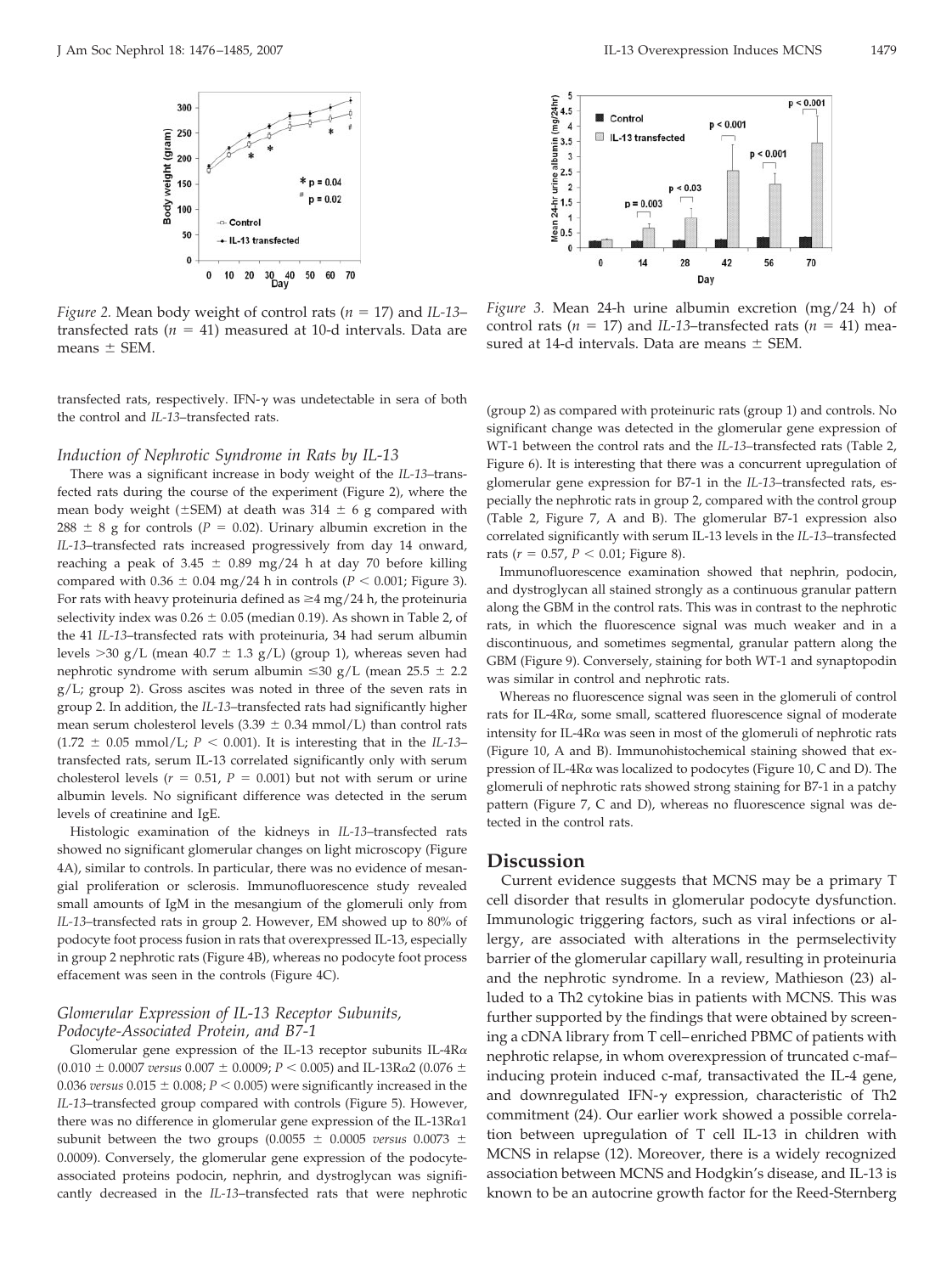| Parameter                  | Control Rats      | Group 1: Proteinuric Rats      | Group 2: Nephrotic Rats          |
|----------------------------|-------------------|--------------------------------|----------------------------------|
|                            | $(n = 17)$        | $(n = 34)$                     | $(n = 7)$                        |
| Serum albumin $(g/L)$      | $42.7 \pm 1.8$    | $40.7 \pm 1.3$                 | $25.5 + 2.2^{b,c}$               |
| Urine albumin $(mg/24 h)$  | $0.36 \pm 0.04$   | $3.19 \pm 0.98^{\rm b}$        | $9.69 \pm 4.07^{\rm b,c}$        |
| Serum cholesterol (mmol/L) | $1.72 \pm 0.05$   | $2.68 \pm 0.18^{\rm b}$        | $6.88 \pm 1.09$ b,c              |
| Serum IL-13 $(pg/ml)$      | $7.1 \pm 1.8$     | $241.4 \pm 69.5^{\rm b}$       | $708.6 \pm 257.7^{\mathrm{b,d}}$ |
| $WT-1$                     | $0.038 \pm 0.007$ | $0.027 \pm 0.004$              | $0.038 \pm 0.011$                |
| Nephrin                    | $0.16 \pm 0.03$   | $0.11 \pm 0.01$                | $0.01 \pm 0.005^{b,c}$           |
| Podocin                    | $0.25 \pm 0.05$   | $0.17 \pm 0.02$                | $0.01 \pm 0.005^{b,c}$           |
| Dag 1                      | $0.020 \pm 0.003$ | $0.012 \pm 0.002$ <sup>e</sup> | $0.005 \pm 0.002^{\mathrm{b,d}}$ |
| $BZ-1$                     | $0.005 \pm 0.001$ | $0.009 \pm 0.001^{\rm b}$      | $0.019 \pm 0.004^{b,c}$          |

*Table 2.* Comparison of serum and urine biochemistry, serum IL-13, and glomerular gene expression of WT-1, nephrin, podocin, *Dag 1* (dystroglycan), and B7–1 in control and *IL-13*–transfected rats at experiment end (day 70)<sup>a</sup>

<sup>a</sup>The *IL-13*–transfected rats were divided into group 1 with proteinuria and group 2 with nephrotic syndrome defined by serum albumin  $\leq 30$  g/L. Data are mean  $\pm$  SEM.

 ${}^{b}P$  < 0.001 *versus* controls.

 $\degree P$  < 0.01 *versus* proteinuric (group 1) rats.

 ${}^{dp}$  < 0.04 *versus* proteinuric (group 1) rats.

 $P$  < 0.02 *versus* controls.

cell in Hodgkin's lymphoma (25), being highly expressed in both the Reed-Sternberg cells in biopsy samples and tumor cell lines (26,27). This study attempted to define the pathogenic relationship between IL-13 and podocyte foot process effacement, with development of nephrotic-range proteinuria.

*In vivo* electroporation is a safe and simple approach for *in vivo* expression of biologically active proteins (28,29). Expression of the *IL-13* gene using the pCI mammalian expression vector would allow complete posttranslational modifications within the mammalian system and, hence, the biologic activities. Unlike the control rats, our data showed that the *IL-13*–transfected rats were continuously under the influence of elevated levels of serum IL-13 without any concomitant changes in other Th1 (IL-2 or IFN- $\gamma$ ) or Th2 (IL-4) cytokines. Hence, in this model, IL-13 acts as a circulating factor mimicking a Th2 cytokine bias as observed in patients with MCNS. The *IL-13*–transfected rats showed significant albuminuria worsening over time, with development of frank nephrotic syndrome as defined by generalized swelling and significant increase in body weight, low serum albumin  $\leq 30$  g/L, and hypercholesterolemia. The heavy proteinuria that was seen in these rats was selective in nature, consistent with a minimalchange nephropathy.

It is interesting that in the *IL-13*–transfected rats, there was a direct correlation between serum IL-13 and serum cholesterol levels; however, no relationship between serum IL-13 and urinary albumin excretion or serum albumin levels was seen. This observation is consistent with the hypothesis that a serum factor may be responsible for the marked hypercholesterolemia that is seen in patients with idiopathic nephrotic syndrome and not related solely to the degree of albuminuria as shown in other experimental rat models of nephrotic syndrome, namely puromycin nephropathy and spontaneous FSGS (30 –32).

The *IL-13*–transfected rats developed a minimal-change–like glomerulopathy, as evidenced by the absence of significant glomerular light microscopic changes. However EM revealed up to 80% fusion of podocyte foot processes, especially in the *IL-13*–transfected rats, which developed the nephrotic syndrome. Immunofluorescence study revealed a small amount of IgM in the mesangial area of the glomerulus from *IL-13*–transfected rats with nephrotic syndrome, reminiscent of the spectrum of MCNS with IgM deposits in humans.

Maintenance of the tertiary podocyte foot process structure is critical for the proper functioning of the glomerular filtration barrier. This is best illustrated in MCNS, where the only pathologic change demonstrable is the extensive fusion of podocyte foot processes. The decrease in the expression of nephrin, podocin, and dystroglycan at both the transcriptional and the translational levels in our *IL-13*–transfected rat model was found to be associated with increased urinary albumin excretion and podocyte foot process effacement, suggesting that these proteins are essential in maintaining the filtration barrier, thus controlling glomerular permeability. This decrease was not due to loss of podocytes, because the glomerular expression of WT-1 and synaptopodin, which are specific cell surface markers of podocytes, showed no significant difference between the control rats and the *IL-13*–transfected rats.

Downregulation of the glomerular gene and protein expression of nephrin, podocin, and dystroglycan in this *IL-13*–transfected rat model of minimal-change nephropathy parallels the findings in other experimental models as well as human nephrotic syndrome. Gene and protein expressions of nephrin are known to be decreased both in animal models such as puromycin nephropathy or mAb 5-1-6 nephropathy (33,34) and in kidney biopsies of patients with glomerular diseases, including membranous glomerulonephritis, MCNS, and FSGS (35,36). An 80% decrease in mRNA expression of nephrin was detected at the peak of proteinuria in puromycin nephropathy, and this preceded the onset of proteinuria (33). In many of these studies, immunofluorescence showed extensive loss of staining for nephrin in the glomeruli, with a shift from a linear to a granular pattern (33–35). This was always accompanied by redistribution of nephrin protein from the filtra-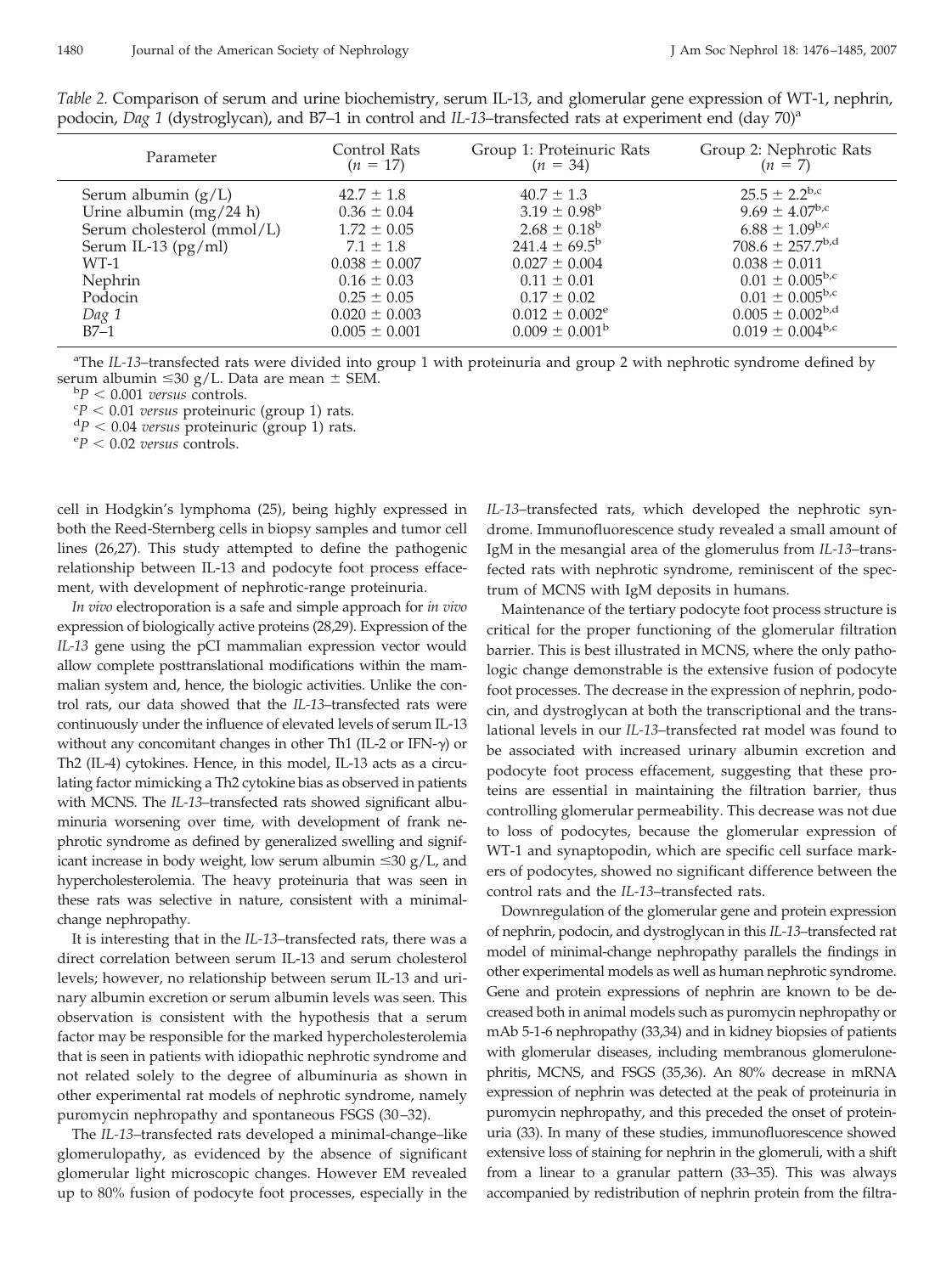

*Figure 4.* Histopathologic features on day 70 at killing. (A) Glomerulus of *IL-13*–transfected rat showing no significant histologic changes (periodic acid-Schiff stain). (B) Glomerulus of *IL-13*–transfected rat showing fusion of podocyte foot processes (arrows). (C) Glomerulus of control rat showing normal individual podocyte foot processes along the glomerular basement membrane (GBM; arrows). Magnifications:  $\times 400$  in A;  $\times 7100$  in B;  $\times 11,000$  in C.

tion slit to the podocyte plasma membrane as shown by immunoelectron microscopy (33,36,37).

Downregulation of podocin expression has been reported in puromycin nephropathy (38), as well as in children with primary nephrotic syndrome who were in relapse at the time of kidney biopsy (39). This was characterized by a change from a linear to a discontinuous and granular pattern of staining on immunofluorescence, similar to our *IL-13*–transfection model. It is interesting that in the puromycin nephropathy model, onset of proteinuria and effacement of podocyte foot processes were found to parallel decreased protein expression rather than changes in mRNA expression of podocin (40,41).



*Figure 5.* Glomerular gene expression of the IL-13 receptor subunits IL-4R $\alpha$ , IL-13R $\alpha$ 1, and IL-13R $\alpha$ 2 in control rats (*n* = 17) and *IL-13*–transfected rats ( $n = 41$ ), standardized against  $\beta$ -actin. Data are means  $\pm$  SEM.



*Figure 6.* Glomerular gene expression of Wilms' tumor-1 (WT-1), nephrin, podocin, and dystroglycan in control rats  $(n = 17)$ , proteinuric *IL-13*–transfected rats (group 1,  $n = 34$ ), and nephrotic *IL-13*–transfected rats (group 2,  $n = 7$ ), standardized against  $\beta$ -actin. Data are means  $\pm$  SEM.

Similarly, protein expression of dystroglycan is known to be reduced in both experimental models of nephropathy and human kidney biopsies. Decreased protein expression of dystroglycan has been found in Adriamycin nephropathy (9), puromycin nephropathy, and protamine sulfate perfusion (42), and this was accompanied by podocyte foot process flattening and heavy proteinuria. In Adriamycin nephropathy, immunofluorescence staining revealed a reduced staining intensity for dystroglycan along the glomerular capillary wall, whereas immunoelectron microscopy showed a redistribution of dystroglycan in proteinuric rats as compared with controls. Quantitative immunoelectron microscopic examination of human renal biopsies has demonstrated a reduction in the density of  $\alpha$ - and --dystroglycan on the podocytes' soles in MCNS, which returned to normal after steroid treatment (43).

Recent studies have shown a possible association between induced expression of B7-1 on podocytes and development of proteinuria (21). B7-1, also known as CD80, is a cell surface glycoprotein that normally is expressed on the surface of B cells and other antigen-presenting cells. It acts as a co-stimulatory molecule when bound to CD28 expressed on T cells and helps to modulate T cell receptor signals (44). Wild-type mice that were administered an injection of low-dosage LPS developed transient nephrotic-range proteinuria, associated with effacement of podocyte foot processes without evidence of glomeru-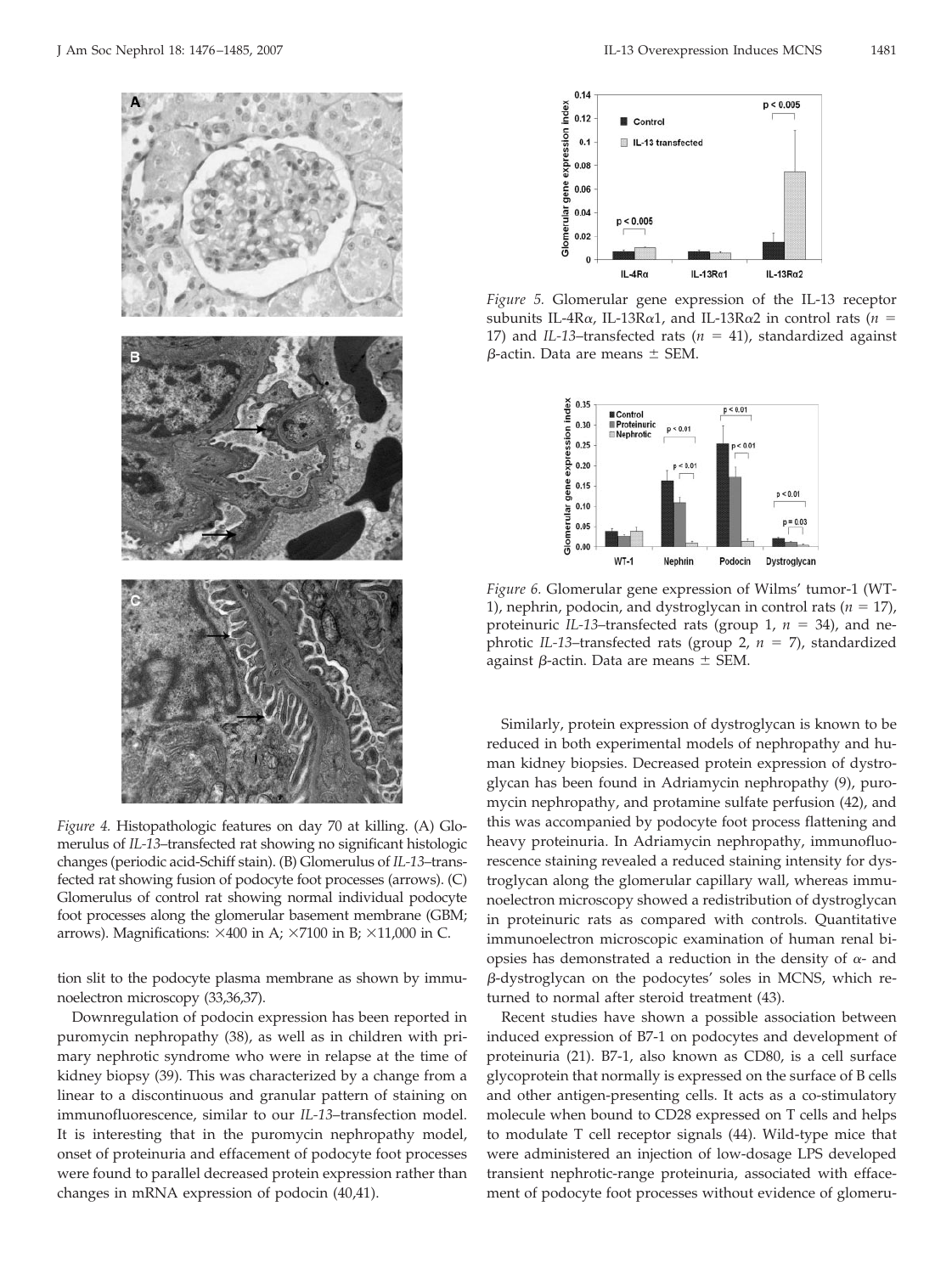

*Figure 7.* B7-1 expression in *IL-13*–transfected rats and controls. (A) Glomerular gene expression of B7-1 in the control rats (*n* 17), proteinuric *IL-13*–transfected rats (group 1,  $n = 34$ ), and nephrotic *IL-13*–transfected rats (group 2,  $n = 7$ ). Data are means  $\pm$ SEM. (B) Glomerular gene expression of B7-1 as shown on agarose gel electrophoresis. Lanes 1 through 6, control rats; lanes 7 through 12, *IL-13*–transfected rats, where lane 8 represents a nephrotic rat in group 2. (C) Glomerulus of control rat showing no fluorescence signal for B7-1. Primary antibody is mouse anti-rat CD80 (B7-1), diluted 1:10 (eBioscience). Secondary antibody is goat anti-mouse IgG1, FITC conjugated, diluted 1:200 (Santa Cruz Biotechnology). (D) Glomerulus of nephrotic *IL-13*–transfected rat in group 2 showing strong staining for B7-1 in a patchy pattern. Magnification,  $\times$ 400.



*Figure 8.* Correlation between serum IL-13 and glomerular gene expression of B7-1 in *IL-13*–transfected rats ( $n = 41$ ).

lar inflammation, similar to that seen in human MCNS. Induction of podocyte B7-1 expression was shown to be essential for the development of proteinuria in these mice.

Our *IL-13* transfection model is the first study to demonstrate a significant correlation between serum IL-13 levels and B7-1 expression in the glomeruli of nephrotic rats with a minimalchange–like nephropathy. Previous studies have shown that IL-13 in combination with IL-1 $\alpha$  and IFN- $\gamma$  could induce B7-1 expression on human proximal tubular epithelial cells (45). In this experiment, we demonstrated increased glomerular IL-4R $\alpha$ and IL-13R $\alpha$ 2 gene expression, as well as increased protein expression of IL-4R $\alpha$ , localized to the podocytes in most of the glomeruli of nephrotic rats, suggesting that IL-13 may act directly on podocytes. Therefore, our results further strengthen the hypothesis that transient upregulation of B7-1 could occur in MCNS, resulting in nephrotic-range proteinuria, and also provide an explanation for the possible link among Th2 cytokine bias, atopy, and MCNS.

# **Acknowledgments**

This work was supported by grants from the National Medical Research Council (NMRC: 0830/2004), Biomedical Research Council (A\*STAR: 04/1/21/19/341), and University Academic Research Fund (R-178-000-081-112).

This article was presented at the 37th annual meeting of the American Society of Nephrology; October 29 through November 1, 2004; St. Louis, MO.

We thank Dr. L.N. Liew for technical advice.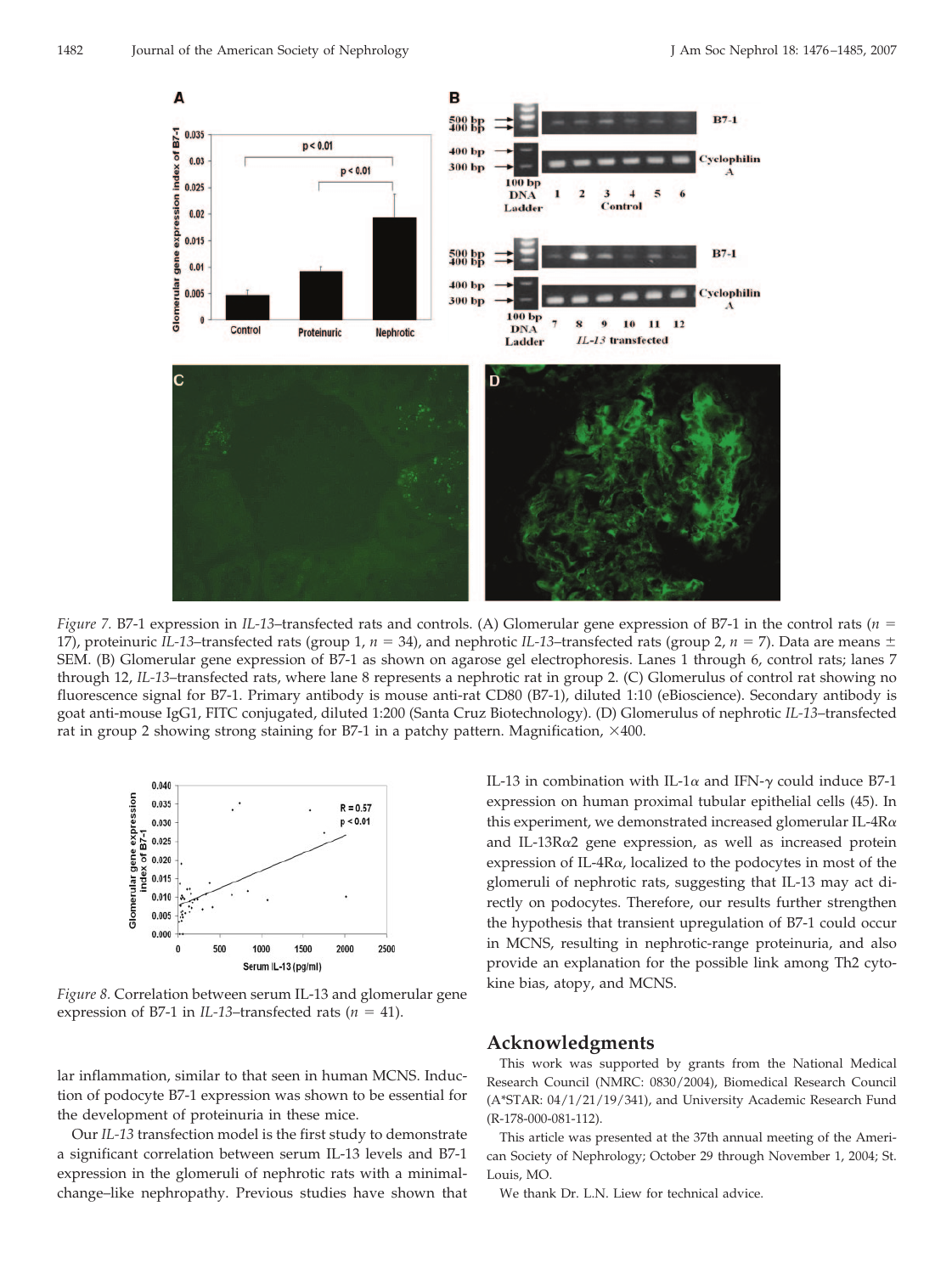

*Figure 9.* Immunofluorescence staining of glomeruli for protein expression of nephrin, podocin, dystroglycan, and synaptopodin. Glomerulus of control rat showed strong continuous and granular staining pattern of nephrin (A), podocin (C), and dystroglycan (E) along the GBM. Glomerulus of nephrotic rat showed a much weaker, discontinuous, sometimes segmental, granular staining pattern of nephrin (B), podocin (D), and dystroglycan (F). There was no significant difference between the control (G) and nephrotic (H) rats in the expression of synaptopodin, which showed strong and continuous staining along the GBM. Magnification,  $\times 400$ .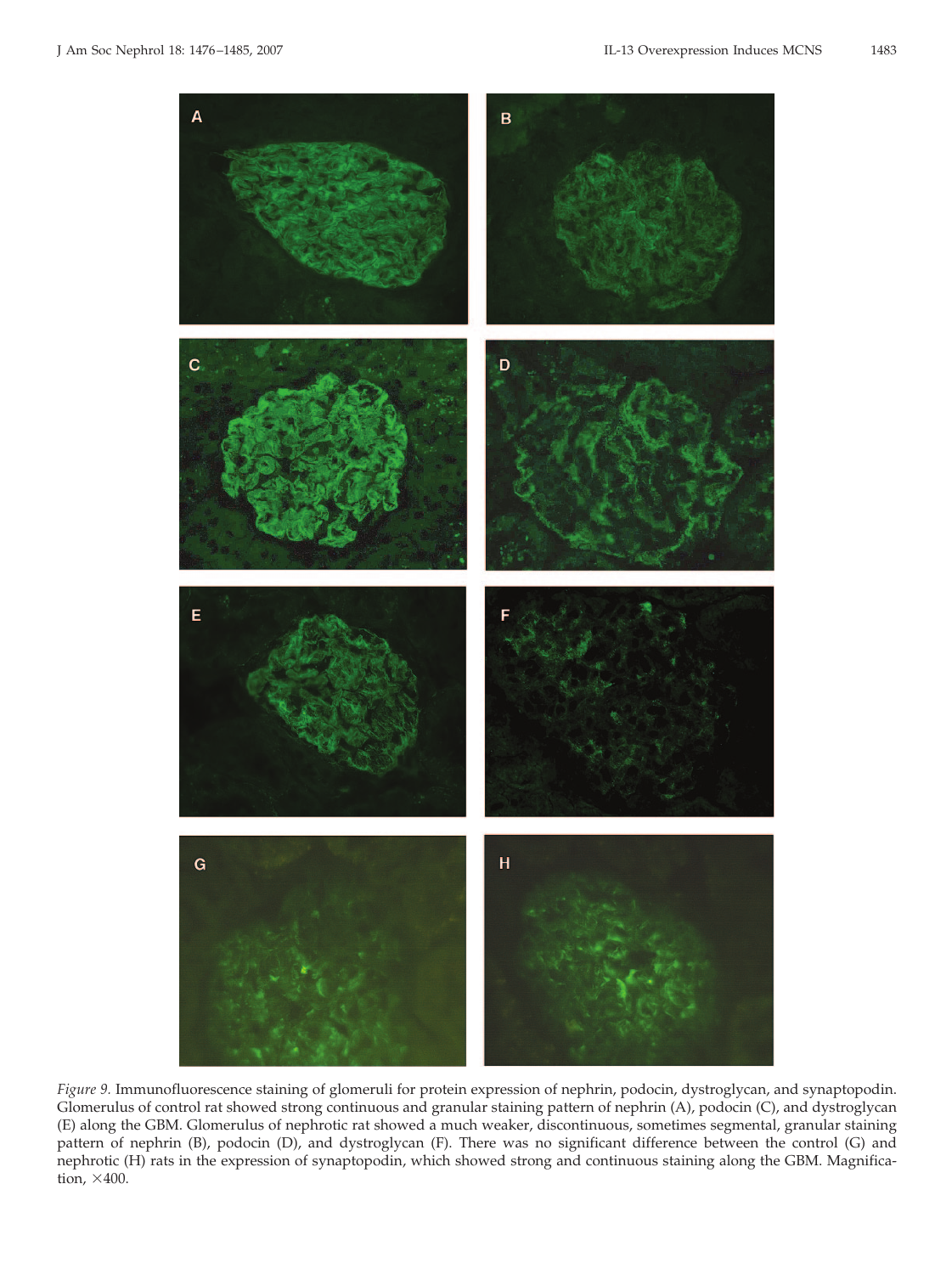

*Figure 10.* Glomerular protein expression of IL-4R $\alpha$ . Immunofluorescence staining of glomeruli for IL-4R $\alpha$  expression. Whereas no fluorescence signal for IL-4R $\alpha$  was detected in glomerulus of control rat (A), small scattered fluorescence signal of moderate intensity for IL-4R $\alpha$  was detected in glomerulus of nephrotic rat (B). Immunohistochemical staining of glomeruli for IL-4R $\alpha$ expression. Whereas no staining was detected in the glomeruli of control rats (C), some podocytes in the glomeruli of *IL-13*–transfected rats showed positive staining for IL-4R $\alpha$  (arrows) (D). Magnification,  $\times$ 400.

## **Disclosures**

None.

## **References**

- 1. Eddy AA, Symons JM: Nephrotic syndrome in childhood. *Lancet* 362: 629 – 639, 2003
- 2. Pavenstadt H, Kriz W, Kretzler M: Cell biology of the glomerular podocyte. *Physiol Rev* 83: 253–307, 2002
- 3. Asanuma K, Mundel P: The role of podocytes in glomerular pathobiology. *Clin Exp Nephrol* 7: 255–259, 2003
- 4. Holzman LB, St John PL, Kovari IA, Verma R, Holthofer H, Abrahamson DR: Nephrin localizes to the slit pore of the glomerular epithelial cell. *Kidney Int* 56: 1481–1491, 1999
- 5. Schwarz K, Simons M, Reiser J, Saleem MA, Faul C, Kriz W, Shaw AS, Holzman LB, Mundel P: Podocin, a raft-associated component of the glomerular slit diaphragm, interacts with CD2AP and nephrin. *J Clin Invest* 108: 1621–1629, 2001
- 6. Simons M, Schwarz K, Kriz W, Miettinen A, Reiser J, Mundel P, Holthofer H: Involvement of lipid rafts in nephrin phosphorylation and organization of the glomerular slit diaphragm. *Am J Pathol* 159: 1069 –1077, 2001
- 7. Khoshnoodi J, Sigmundsson K, Ofverstedt LG, Skoglund U, Obrink B, Wartiovaara J, Tryggvason K: Nephrin promotes cell-cell adhesion through homophilic interactions. *Am J Pathol* 163: 2337–2346, 2003
- 8. Ibraghimov-Beskrovnaya O, Ervasti JM, Leveille CJ, Slaughter CA, Sernett SW, Campbell KP: Primary structure of dystrophin-associated glycoproteins linking dystrophin to the extracellular matrix. *Nature* 355: 696 –702, 1992
- 9. Raats CJ, van den Born J, Bakker MA, Oppers-Walgreen B, Pisa BJ, Dijkman HB, Assmann KJ, Berden JH: Expression of agrin, dystroglycan, and utrophin in normal renal tissue and in experimental glomerulopathies. *Am J Pathol* 156: 1749 – 1765, 2000
- 10. Gesemann M, Brancaccio A, Schumacher B, Ruegg MA: Agrin is a high-affinity binding protein of dystroglycan in non-muscle tissue. *J Biol Chem* 273: 600 – 605, 1998
- 11. Schnaper HW: The immune system in minimal change nephrotic syndrome. *Pediatr Nephrol* 3: 101–110, 1989
- 12. Yap HK, Cheung W, Murugasu B, Sim SK, Seah CC, Jordan SC: Th1 and Th2 cytokine mRNA profiles in childhood nephrotic syndrome: Evidence for increased IL-13 mRNA expression in relapse. *J Am Soc Nephrol* 10: 529 –537, 1999
- 13. Cheung W, Wei CL, Seah CC, Jordan SC, Yap HK: Atopy, serum IgE, and interleukin-13 in steroid-responsive nephrotic syndrome. *Pediatr Nephrol* 19: 627– 632, 2004
- 14. Chen SP, Cheung W, Heng CK, Jordan SC, Yap HK: Childhood nephrotic syndrome in relapse is associated with down-regulation of monocyte CD14 expression and lipopolysaccharide-induced tumour necrosis factor-alpha production. *Clin Exp Immunol* 134: 111–119, 2003